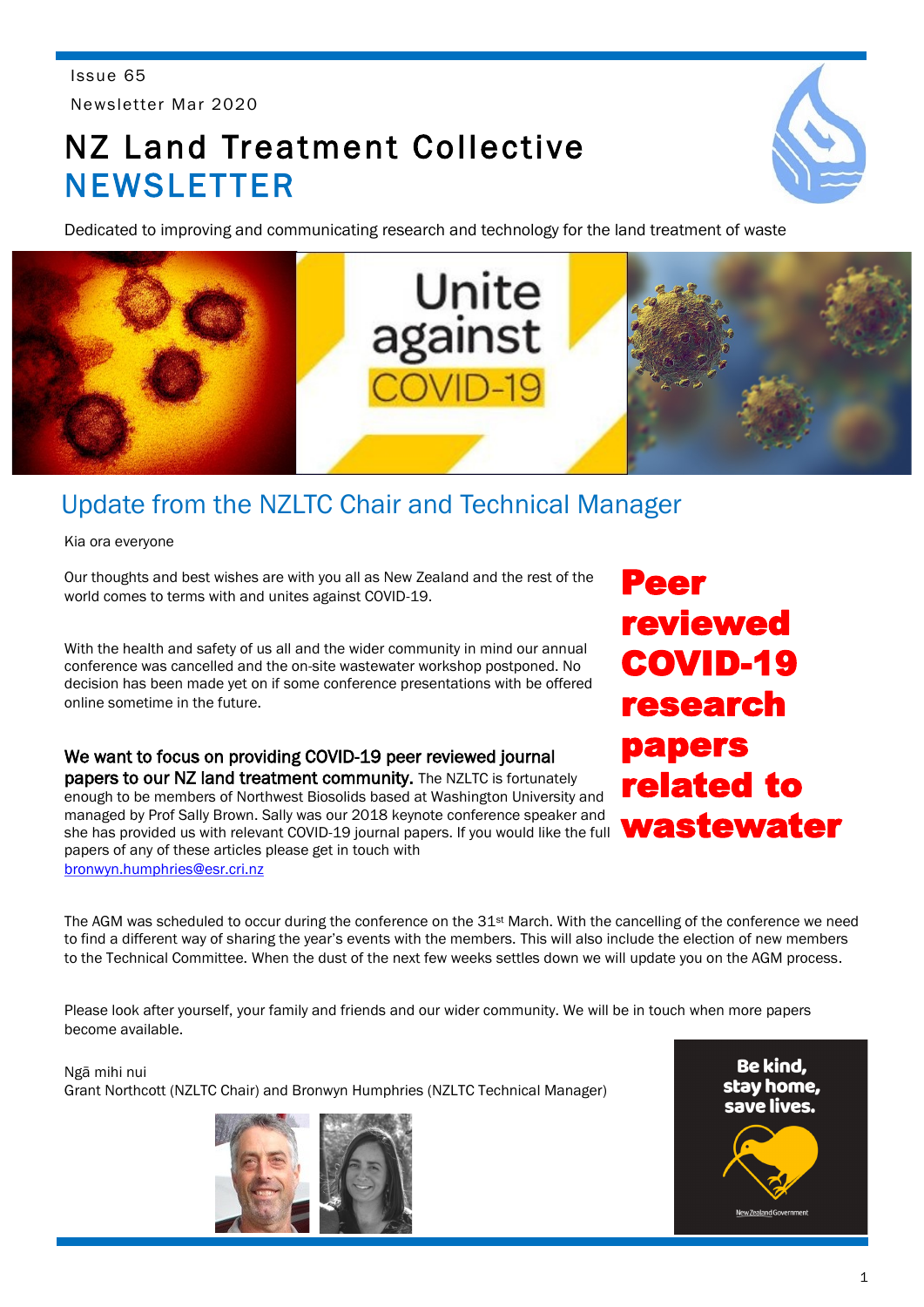## NZLTC Resources



# https://nwbiosolids.org/

The NZLTC is a member of Northwest Biosolids (University of Washington). Northwest Biosolids provide its members with exclusive access to up-to-date biosolids research and online resources. These resources are available on the NZLTC members only portal as a mix of abstracts and full papers. https://nzltc.wordpress.com/members-area/northwest-biosolids-resources/

The latest Northwest Biosolids library focus is on: - COVID-19

If you are a member and have forgotten the members only password or would like more information about becoming an NZLTC member to gain access to these resources please contact the NZLTC Technical Manager bronwyn.humphries@esr.cri.nz

## COVID-19

### Title: Emerging investigators series: the source and fate of pandemic viruses in the urban water cycle

Author: Wigginton, K.R., Ye, Y. and Ellenberg, R.M

Source: Environ. Sci. Water Res. Tech. 2015 1:735-746

Abstract: Several recent high profile outbreaks such as SARS, MERS, Ebola and avian influenzas draw attention to the continued risk of a deadly viral pandemic. In general, these enveloped viruses are not considered a major threat for the wastewater and water industries due to their assumed low concentrations in municipal wastewater and high susceptibilities to degradation in aqueous environments. A number of clinical reports, however, suggest that certain enveloped viruses are excreted in human feces during infection. Furthermore, survivability studies show that many enveloped viruses are capable of retaining infectivity for days to months in aqueous environments. Here, we examine the potential presence and fate of enveloped viruses in the urban water cycle, with emphasis on coronaviruses (e.g., SARS and MERS) and avian influenza viruses. We identify a number of pressing research questions that must be answered before the water and wastewater industries can confidently assure the public, through the dissemination of evidence-based guidance, that irrigation waters, recreation waters, and drinking water sources are safe during a viral out- break or pandemic event.

Title: Enteric involvement of severe acute respiratory syndrome—associated coronavirus infection

Author: Leung, W.K., To, K.F., Chan, P.K.S., Chan, H.L.Y., Lee, W.N., Yuen, K.Y and Sung, J.J.Y Source: Gastroenterology. 2003 125: 1011-1017

Abstract: Background & Aims: Severe acute respiratory syndrome (SARS) is a recently emerged infection from a novel coronavirus (CoV). Apart from fever and respiratory com- plications, gastrointestinal symptoms are frequently observed in patients with SARS but the significance re- mains undetermined. Herein, we describe the clinical, pathologic, and virologic features of the intestinal involvement of this new viral infection. Methods: A retrospective analysis of the gastrointestinal symptoms and other clinical parameters of the first 138 patients with confirmed SARS admitted for a major outbreak in Hong Kong in March 2003 was performed. Intestinal specimens were obtained by colonoscopy or postmortem examination to detect the presence of coronavirus by electron microscopy, virus culture, and reverse-transcription polymerase chain reaction. Results: Among these 138 patients with SARS, 28 (20.3%) presented with watery diarrhea and up to 38.4% of patients had symptoms of diarrhea during the course of illness. Diarrhea was more frequently observed during the first week of illness. The mean number of days with diarrhea was  $3.7 \pm 2.7$ , and most diarrhea was self-limiting. Intestinal biopsy specimens obtained by colonoscopy or autopsy showed minimal architectural disruption but the presence of active viral replication within both the small and large intestine. Coronavirus was also isolated by culture from these specimens, and SARS-CoV RNA can be detected in the stool of patients for more than 10 weeks after symptom onset. Conclusions: Diarrhea is a common presenting symptom of SARS. The intestinal tropism of the SARS-CoV has major implications on clinical presentation and viral transmission.

## Title: Identification of viral pathogen diversity in sewage sludge by metagenome analysis

Author: Bibby, K and Peccia J

Source: Environ. Sci. Tech. 2013 47: 1945-1951

Abstract: The large diversity of viruses that exist in human populations are potentially excreted into sewage collection systems and concentrated in sewage sludge. In the U.S., the primary fate of processed sewage sludge (class B biosolids) is application to agricultural land as a soil amendment. To characterize and understand infectious risks associated with land application, and to describe the diversity of viruses in human populations, shotgun viral metagenomics was applied to 10 sewage sludge samples from 5 wastewater treatment plants throughout the continental U.S, each serving between 100 000 and 1 000 000 people. Nearly 330 million DNA sequences were produced and assembled, and annotation resulted in identifying 43 (26 DNA, 17 RNA) different types of human viruses in sewage sludge. Novel insights include the high abundance of newly emerging viruses (e.g., Coronavirus HKU1, Klassevirus, and Cosavirus) the strong representation of respiratory viruses, and the relatively minor abundance and occurrence of Enteroviruses. Viral metagenome sequence annotations were reproducible and independent PCR-based identification of selected viruses suggests that viral metagenomes were a conservative estimate of the true viral occurrence and diversity. These results represent the most complete description of human virus diversity in any wastewater sample to date, provide engineers and environmental scientists with critical information on important viral agents and routes of infection from exposure to wastewater and sewage sludge, and represent a significant leap forward in understanding the pathogen content of class B biosolids.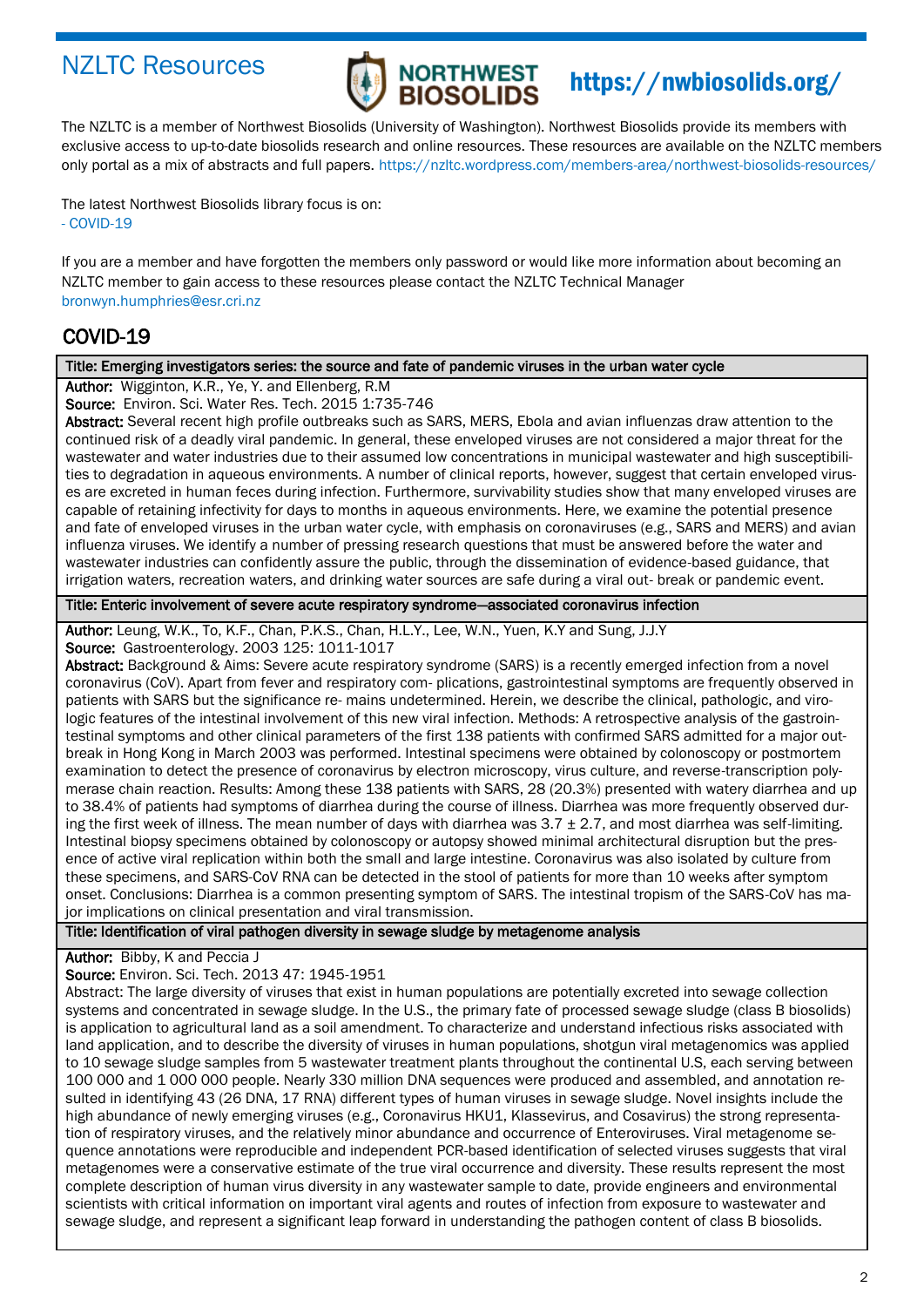

## COVID-19

### Title: Survivability, partitioning, and recovery of enveloped viruses in untreated municipal wastewater

Author: Ye, Y., Ellenberg, R.M., Graham, K.E and Wigginton, K.R

Source: Environ. Sci. Tech. 2016 50: 5077-5085

Abstract: Many of the devastating pandemics and outbreaks of the 20th and 21st centuries have involved enveloped viruses, including influenza, HIV, SARS, MERS, and Ebola. However, little is known about the presence and fate of enveloped viruses in municipal wastewater. Here, we compared the survival and partitioning behavior of two model enveloped viruses (MHV and φ6) and two nonenveloped bacteriophages (MS2 and T3) in raw wastewater samples. We showed that MHV and φ6 remained infective on the time scale of days. Up to 26% of the two enveloped viruses adsorbed to the solid fraction of wastewater compared to 6% of the two non-

enveloped viruses. Based on this partitioning behavior, we assessed and optimized methods for recovering enveloped viruses from wastewater. Our optimized ultrafiltration method resulted in mean recoveries (±SD) of 25.1% (±3.6%) and 18.2% (±9.5%) for the enveloped MHV and φ6, respectively, and mean recoveries of 55.6% (±16.7%) and 85.5% (±24.5%) for the nonenveloped MS2 and T3, respectively. A maximum of 3.7% of MHV and 2% of MS2 could be recovered from the solids. These results shed light on the environmental fate of an important group of viruses and the presented methods will enable future research on enveloped viruses in water environments.

### Title: Inactivation of an enveloped surrogate virus in human sewage

Author: Casanova, L.M

Source: Environ. Sci. Tech. Letters 2015 2:76-78

Abstract: Data are needed to provide guidance for handling of human sewage potentially containing infectious Ebola virus. The purpose of this research was to determine inactivation of enveloped viruses in sewage using bacteriophage Φ6 as a surrogate. Sewage was spiked with Φ6 and held at 22 or 30 °C, and the viral titer was measured over time. Inactivation was much more rapid at 30 °C than at 22 °C. At 30 °C, inactivation was approximately linear and reached 1.7 log10 in 24 h, 5 log10 by 48 h, and >7 log10 within 72 h. At 22 °C, the time to 5 log10 inactivation was 6 days and nonlinear. In sewage, Φ6 should be considered as a potential model for survival and inactivation of enveloped human viruses. The results suggest that enveloped viruses can undergo 6−7 log inactivation in sewage in 3−7 days, depending on temperature. Longer holding times may be desirable out of an abundance of caution at lower temperatures.

## Title: Survival of coronaviruses in water and wastewater

Author: Pepper I.L., Gundy, P.M and Gerba, C.P

Source: Food Environ. Virol 2009 1:10-14

Abstract: The advent of severe acute respiratory syndrome and its potential environmental transmission indicates the need for more information on the survival of coronavirus in water and wastewater. The survival of representative coronaviruses, feline infectious peritonitis virus, and human coronavirus 229E was determined in filtered and unfiltered tap water (4 and 23°C) and wastewater (23°C). This was compared to poliovirus 1 under the same test conditions. Inactivation of coronaviruses in the test water was highly dependent on temperature, level of organic matter, and presence of antagonistic bacteria. The time required for the virus titer to decrease 99.9% (T99.9) shows that in tap water, coronaviruses are inactivated faster in water at 23°C (10 days) than in water at 4°C ([100 days). Coronaviruses die off rapidly in wastewater, with T99.9 values of between 2 and 4 days. Poliovirus survived longer than coronaviruses in all test waters, except the 4°C tap water.

## Title: Survival of surrogate coronaviruses in water

Author: Casanova, L., Rutala, W.A., Weber, D.J and Sobsey, M.D

Source: Water Research 2009 43: 1893-1898

Abstract: The emergence of a previously unknown coronavirus infection, Severe Acute Respiratory Syndrome (SARS), demonstrated that faecally contaminated liquid droplets are a potential vehicle for the spread of a respiratory virus to large numbers of people. To assess potential risks from this pathway, there is a need for surrogates for SARS coronavirus to provide representative data on viral survival in contaminated water. This study evaluated survival of two surrogate coronaviruses, transmissible gastroenteritis (TGEV) and mouse hepatitis (MHV). These viruses remained infectious in water and sewage for days to weeks. At 25 °C, time required for 99% reduction in reagent-grade water was 22 days for TGEV and 17 days for MHV. In pasteurized settled sewage, times for 99% reduction were 9 days for TGEV and 7 days for MHV. At  $4\degree$ C, there was <1 log10 infectivity decrease for both viruses after four weeks. Coronaviruses can remain infectious for long periods in water and pasteurized settled sewage, suggesting contaminated water is a potential vehicle for human exposure if aerosols are generated.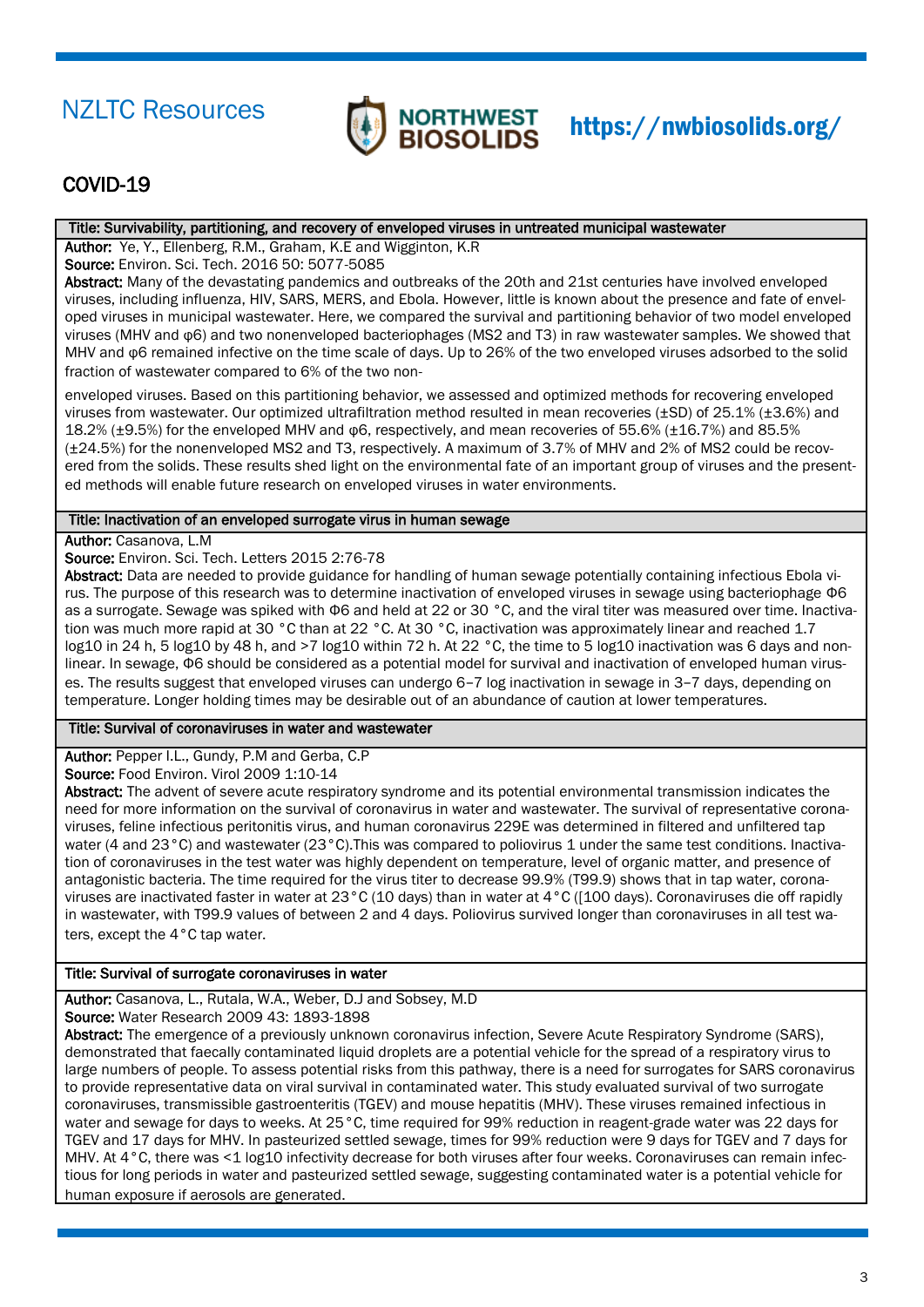# Message from Prof Sally Brown Washington University



This Northwest Biosolids library provides articles on the fate of coronaviruses in wastewater treatment. Remember here that COVID- 19 is a new type of coronavirus. What has been reported before for this type of virus is likely to apply to COVID-19 but there are also likely some differences. This is all new and happening fast hopefully some background will help.

First the basics. With wastewater treatment and biosolids, we have typically focused on disease causing bacteria. With bacteria it is a question of good guys versus bad guys. There are a lot of great bacteria our bodies are full of them. There are a few bad bacteria. When we are attacked by the bad it is our good army versus their bad army.

You can think of this in terms of a previous blockbuster movie.

We use fecal coliform or salmonella to measure pathogen kill in biosolids. Below a certain number, their armies are way too weak to cause a problem for the good guys. Viruses are different. It only takes one or two viable bad guys to cause problems. They are not living per se, but contain DNA or RNA and start making our bodies work against us on entry. While not quite as well known as Lord of the Rings I would strongly recommend watching Osmosis Jones both for a good laugh and to better understand the way a virus can work.

Wigginton et al (2015) is a great overview paper. Coronaviruses are a subset of viruses that contain the meat of the virus - the DNA or RNA inside an outer protective shell or an envelope. A lot of recent outbreaks fall into this category including SARS, MERS and Ebola. SARS and MERs are both coronaviruses. A table from the article shows the different viruses that have come from animal sources and their fatality rates.

Table 1 Examples of viral diseases that rapidly emerged in humans, likely from an animal source. Viral diseases are listed chronologically with respect to the initial outbreak date

| Outbreak/pandemic                 | Years        | Most likely<br>animal source | Deaths           | Approximate case<br>fatality rate | Genome<br>type | Ref.    |
|-----------------------------------|--------------|------------------------------|------------------|-----------------------------------|----------------|---------|
| "Spanish" pandemic influenza H1N1 | 1918–1920    | Unresolved                   | $>40$ million    | $2 - 3\%$                         | ssRNA          | 1, 5, 6 |
| Ebola virus (EBOV)                | 1976–present | Unresolved                   | $10353^a$        | 50%                               | <b>ssRNA</b>   |         |
| Avian influenza H5N1              | 1997-present | <b>Birds</b>                 | 398 <sup>b</sup> | 60%                               | ssRNA          | 8       |
| <b>SARS-CoV</b>                   | 2002-2003    | <b>Bats</b>                  | 774              | 10%                               | <b>ssRNA</b>   | 9, 10   |
| Pandemic influenza H1N1 2009      | 2009–2010    | Unresolved                   | $>$ 284 500 $^c$ | Up to $0.03\%$                    | ssRNA          | 11      |
| <b>MERS-CoV</b>                   | 2012-present | Unresolved                   | $456^d$          | 40%                               | ssRNA          |         |
| Avian influenza H7N9              | 2013-present | Poultry                      | $177^e$          | 40%                               | <b>ssRNA</b>   | 8       |

Data for 2014–15 outbreak only, as of March 24, 2015. <sup>5</sup> As of December 4, 2014. <sup>c</sup> In first 12 months of circulation. <sup>4</sup> As of March 26, 2015.  $e$  As of December 10, 2014.

In general, these viruses are not considered a threat for wastewater or wastewater treatment as most degrade easily and quickly in water. However, there are exceptions. Some avian flu viruses and some coronaviruses are able to persist in water. The authors make a critical point for these viruses to be a concern for wastewater treatment systems, they have to enter those systems. To do so people would need to shed the viruses in urine, feces or vomit. These viruses that give you the runs are enteric viruses ones that multiply in the gut and are transmitted through products of our guts. COVID-19 and all coronaviruses have a different outer structure than enteric viruses and are more susceptible to deactivation in water. These are also primarily respiratory viruses they get in your lungs, not your gut. The main way that they can get into wastewater is if you swallow your snot. Put in more scientific terminology '*the presence of respiratory virus genes in feces is thought to stem from a patient swallowing virus-laden nasal secretions*.'

The authors also point out here that just because you can find the DNA or RNA of a virus in wastewater, it doesn't mean that the virus is active. An intact and entire particle is required to be of concern. There is a section on coronaviruses with a focus on SARS. SARS was unique because although primarily a respiratory virus, diarrhea occurred in a portion of infected individuals. The other prior coronaviruses have not had a significant presence in fecal material. From what I've read about COVID-19, it is primarily a respiratory virus with little in the way of gastrointestinal symptoms being reported. Here is another table from the paper with survivability of different viruses in aqueous environments.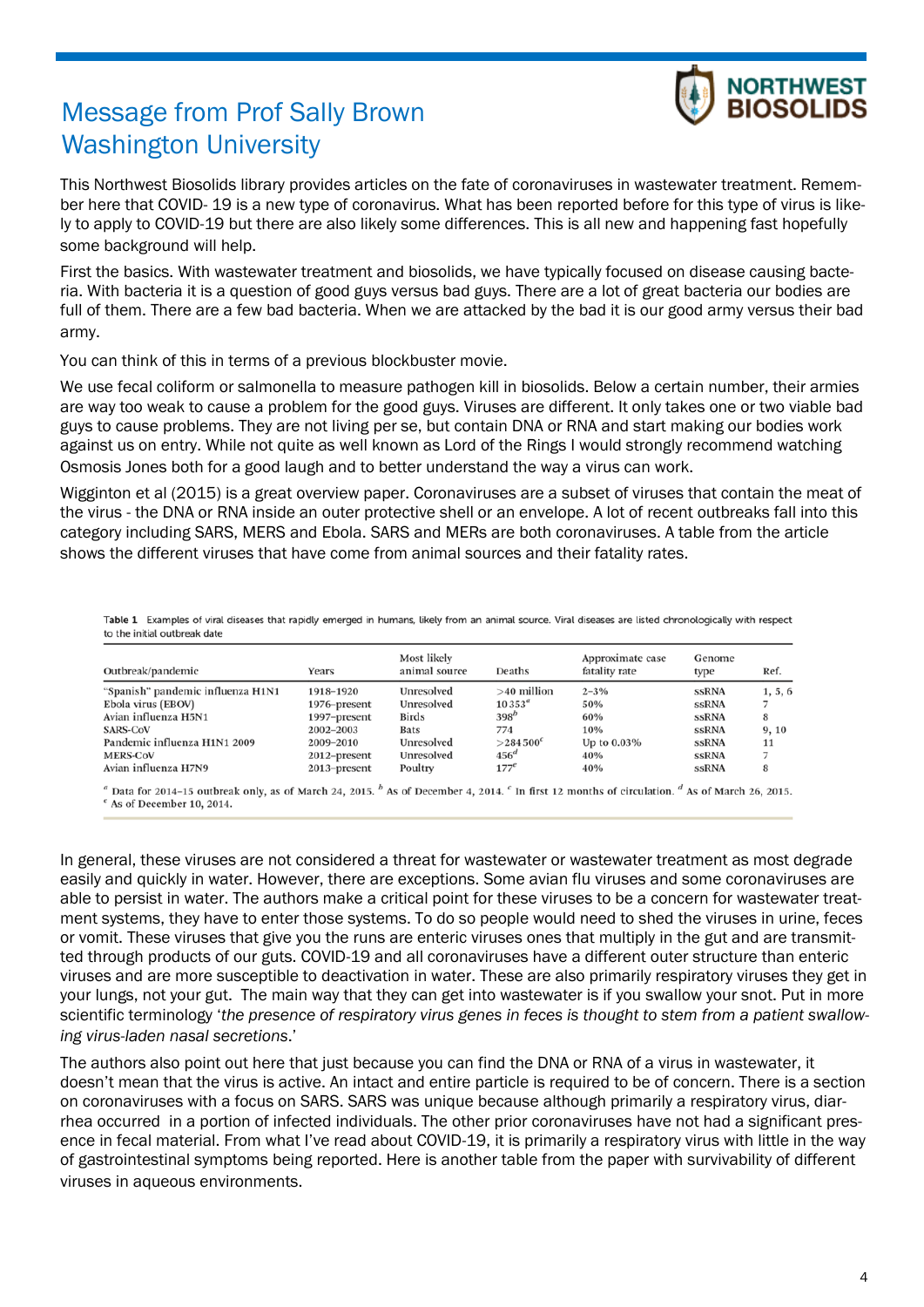

Table 3 Time for enveloped viruses to reach 90% inactivation ( $T_{90}$ ) in aqueous environments compared to time for non-enveloped poliovirus to reach 90% inactivation

| Virus                      | $T_{90}$ (days) | Temp. $(^{\circ}C)$ | Matrix                         | Ref |
|----------------------------|-----------------|---------------------|--------------------------------|-----|
| Avian influenza virus H5N1 | 84              | 20                  | Distilled water                | 75  |
| Avian influenza virus H5N1 | 508             | 10                  | Distilled water                | 75  |
| Avian influenza virus H5N1 | 19              | 20                  | Surface water                  | 75  |
| Avian influenza virus H5N1 | 61              | 10                  | Surface water                  | 75  |
| <b>SARS-CoV</b>            | 9               | RT                  | Serum-free culture media       | 76  |
| <b>HCoV 229E</b>           | $<$ 1           | RT                  | Serum-free culture media       | 76  |
| <b>HCoV 229E</b>           | 2               | <b>RT</b>           | Dechlorinated tap water        | 77  |
| FIPV (feline coronavirus)  | $<$ 1           | <b>RT</b>           | Primary wastewater effluent    | 77  |
| TGEV (swine coronavirus)   | 11              | 25                  | Reagent-grade water            | 78  |
| <b>TGEV</b>                | 110             | 4                   | Reagent-grade water            | 78  |
| <b>TGEV</b>                |                 | 25                  | Pasteurized settled wastewater | 78  |
| <b>TGEV</b>                | 24              | 4                   | Pasteurized settled wastewater | 78  |
| MHV (murine coronavirus)   | 9               | 25                  | Reagent-grade water            | 78  |
| <b>MHV</b>                 | >365            | 4                   | Reagent-grade water            | 78  |
| <b>MHV</b>                 | 3               | 25                  | Pasteurized settled wastewater | 78  |
| <b>MHV</b>                 | 35              | 4                   | Pasteurized settled wastewater | 78  |
| Hantavirus                 | 3               | 20                  | Cell culture media             | 79  |
| HIV                        | ${<}1$          | 25                  | Primary wastewater effluent    | 80  |
| Poliovirus                 |                 | 23                  | Primary wastewater effluent    | 77  |
| Poliovirus                 | 56              | 23                  | Mineral water                  | 81  |
| Poliovirus                 | 342             | 4                   | Mineral water                  | 81  |

Leung et al (2003) take an in depth look at the SARS virus. SARS is of interest here as it is a coronavirus just like COVID 19. However, it is different from COVID 19 in two critical ways the % mortality is much higher, and it is often accompanied by diarrhea. In fact, SARS was spread in one cluster (an apartment building in Hong Kong) through poorly constructed plumbing. Aerosolized fecal matter is what got them. This article talks about the presence of the virus in the intestinal tracts of victims, the prevalence of diarrhea (20%), and replication in the intestinal tract. In fact the Pepper et al (2009) paper on coronaviruses was a study on persistence in wastewater of other viruses used as surrogates for SARS.

Bibby and Peccia (2013) represent a 'sky is falling paper'. Here the authors use metagenomics to test for DNA/ RNA presence of a wide range of viruses in wastewater and sludge. They found plenty of them, including coronaviruses. The authors collected wastewater from different regions in the US and different sized plants and scoured the samples for virus DNA. The authors identified over 400,000 contiguous sequences of genetic data. Of those, 0.11% were likely associated with human viral pathogens. The most common viruses were no surprises here herpes and HPV. A reason to get the vaccine and wear a condom. Coronaviruses were also relatively common, found in 83% of the tested samples. The results are shown below in Figure 2.



Figure 2. Heat map demonstrating the relative abundance and occurrence for human viral pathogens. Relative abundance is defined as the  $log_{10}$ [reads mapped to a virus contig divided by the total reads in the sample]. The dashed box represents replicated samples. SI Tables S3 and S4 provide virus identification to the highest taxonomic level.